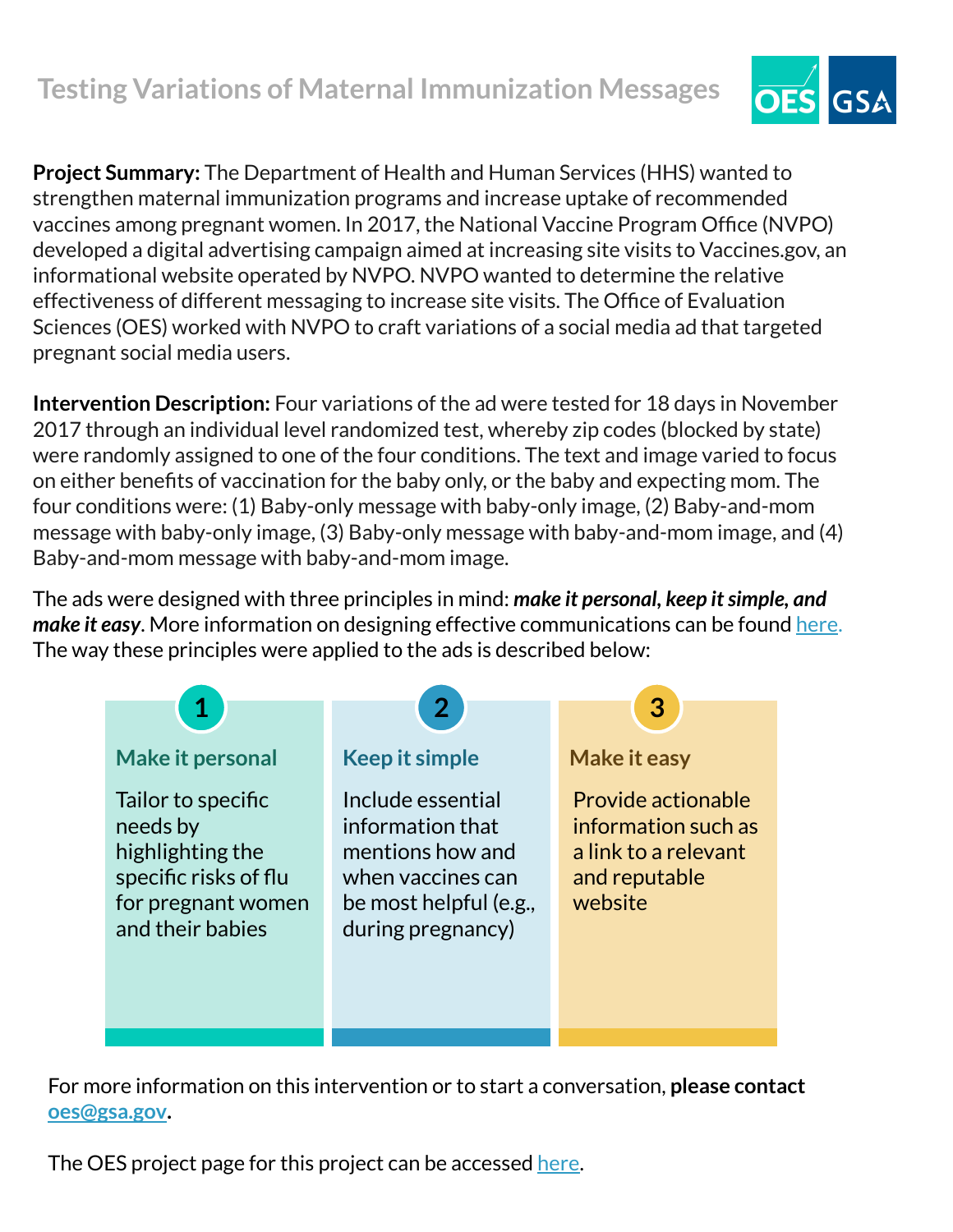**Condition 1: Baby-only Message and Baby-only image**